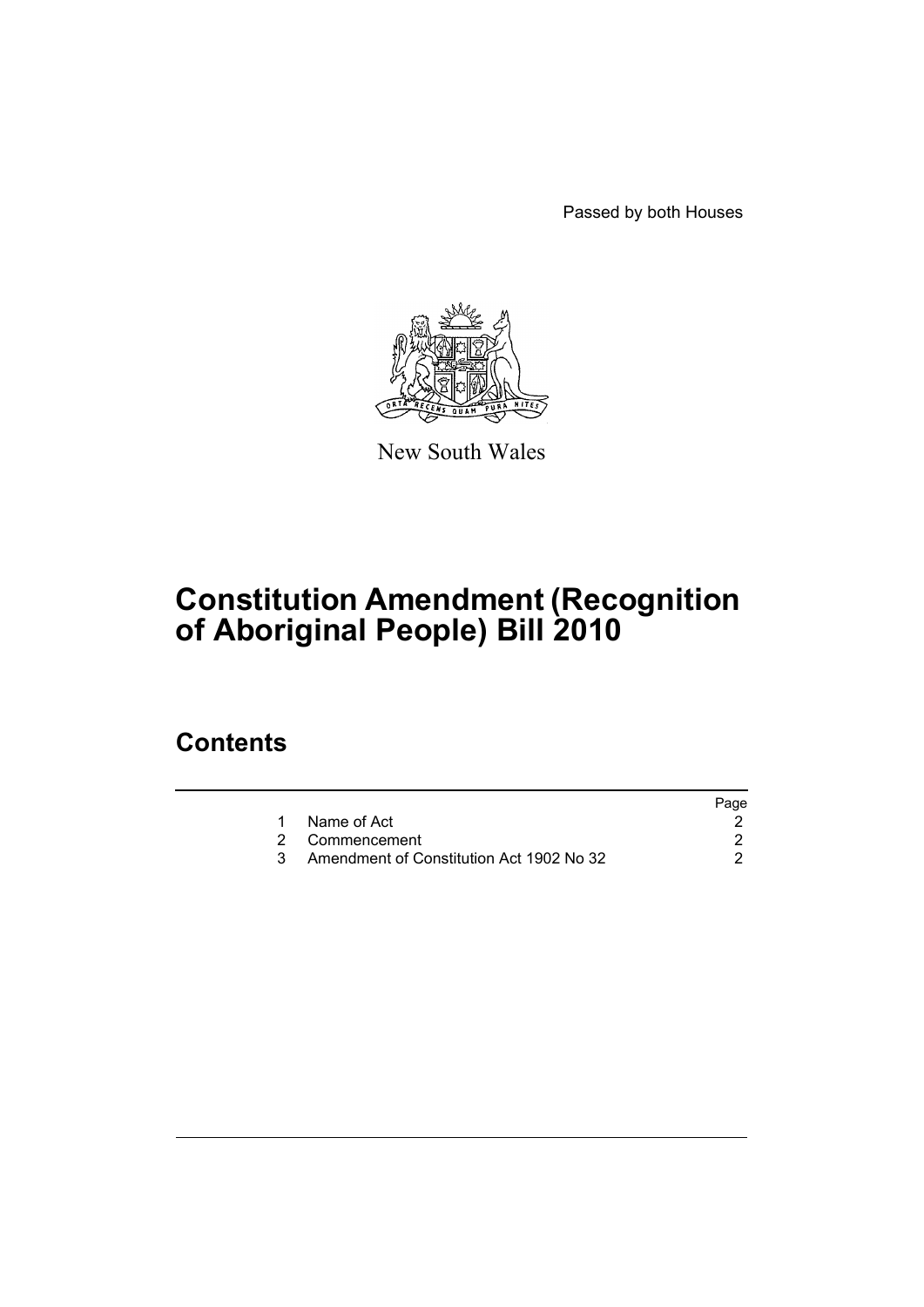*I certify that this public bill, which originated in the Legislative Assembly, has finally passed the Legislative Council and the Legislative Assembly of New South Wales.*

> *Clerk of the Legislative Assembly. Legislative Assembly, Sydney, , 2010*



New South Wales

## **Constitution Amendment (Recognition of Aboriginal People) Bill 2010**

Act No , 2010

An Act to amend the *Constitution Act 1902* to provide for the recognition in that Act of the Aboriginal people of New South Wales.

*I have examined this bill and find it to correspond in all respects with the bill as finally passed by both Houses.*

*Assistant Speaker of the Legislative Assembly.*